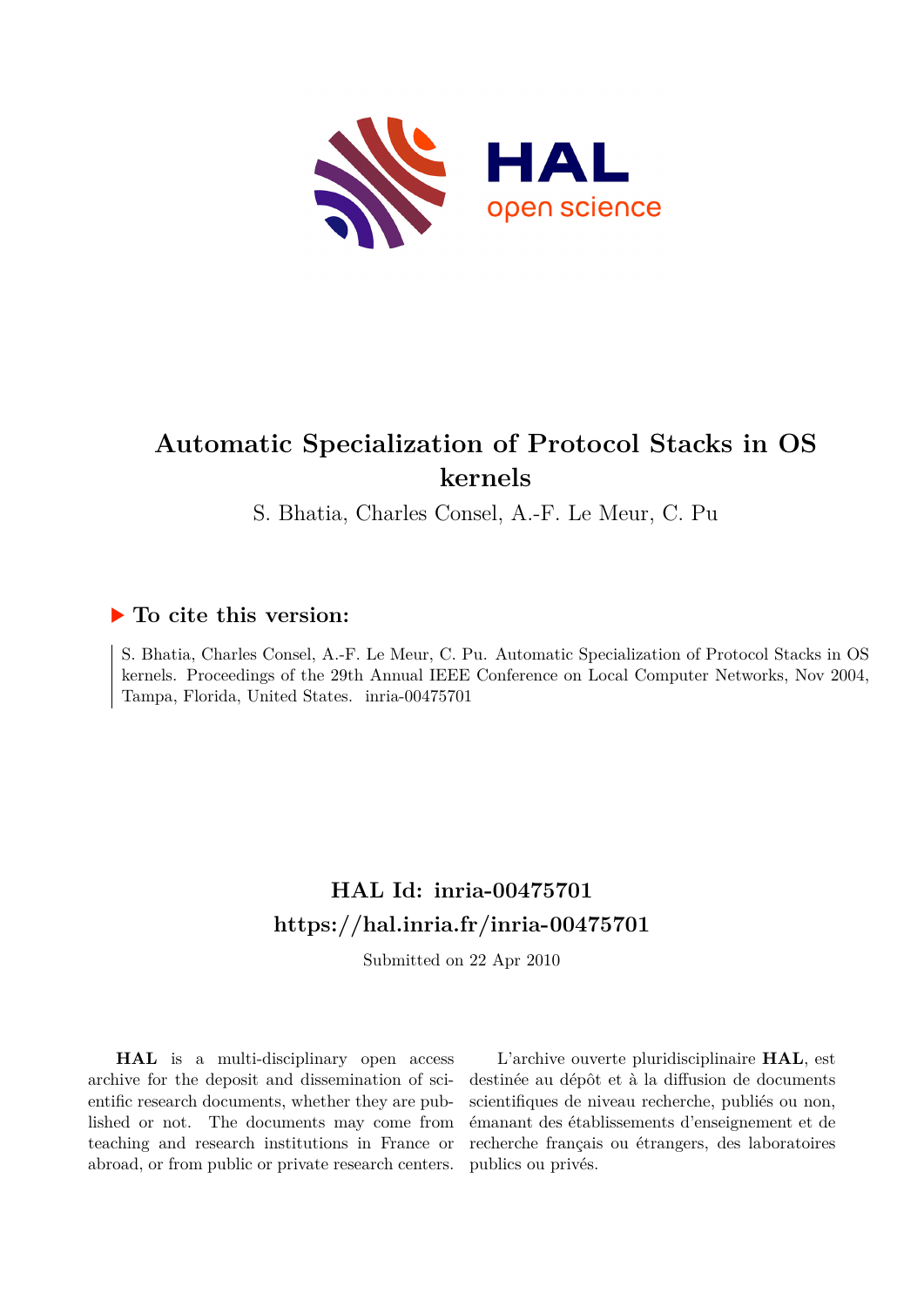# Automatic Specialization of Protocol Stacks in Operating System Kernels

Sapan Bhatia<sup>[1]</sup> Charles Consel<sup>[1]</sup> Anne-Françoise Le Meur<sup>[2]</sup> Calton Pu<sup>[3]</sup>

raises the need for a tool that can be used to exploit them systematically.

*Abstract***— Fast and optimized protocol stacks play a major role in the performance of network services. This role is especially important in embedded class systems, where performance metrics such as data throughput tend to be limited by the CPU. It is common on such systems, to have protocol stacks that are optimized by hand for better performance and smaller code footprint. In this paper, we propose a strategy to automate this process.**

**Our approach uses** *program specialization***, and enables applications using the network to request specialized code based on the current usage scenario. The specialized code is generated dynamically and loaded in the kernel to be used by the application.**

**We have successfully applied our approach to the TCP/IP implementation in the Linux kernel and used the optimized protocol stack in existing applications. These applications were minimally modified to request the specialization of code based on the current usage context, and to use the specialized code generated instead of its generic version. Specialization can be performed locally, or deferred to a remote specialization server using a novel mechanism [1].**

**Experiments conducted on three platforms show that the specialized code runs about 25% faster and its size reduces by up to 20 times. The throughput of the protocol stack improves by up to 21%.**

#### I. INTRODUCTION

The goal of efficient data processing in protocol stacks is well-established in the networking community [2], [3], [4], [5]. This is becoming increasingly important as embedded devices are becoming more and more networked, as throughput on such systems is invariably limited by the processing capabilities of the CPU.

Protocol stacks for embedded devices are thus highly customized with a view of their target applications. The customization process aims to eliminate unnecessary functionalities and instantiate the remaining ones with respect to parameters of the device usage context. This process typically consists of propagating configuration values, optimizing away conditionals depending on configuration values, *etc.* These handoptimized protocol stacks not only save on processing steps, but also have smaller footprints, better suited to embedded systems [6]. Such strategy, however, raises a conflict between thorough customization, to obtain significant improvements, and conservative customization, to preserve the usage scope of the system. Indeed, many usage parameters become known at run-time, as the system is in use. As such, this situation

Program specialization [7] has been acknowledged to be a powerful technique for optimizing systems code [8], [9]. Conceptually, a specializer takes a generic program as input along with a *specialization context* consisting of values of known data items. It then evaluates the parts of the program that depend only on these known values, and produces a simplified program that is thus *specialized* for the supplied specialization context. For example, a specialization context in the process of sending TCP packets can define the Maximum Segment Size (MSS) associated with the connection as known and invariant for a connection. In this context, the TCP send routine and dependent functions can be specialized, such that conditional tests and expressions depending on the MSS can be fully or partially evaluated. Thus, the process of specialization exploits specialization opportunities that arise from program invariants. The knowledge of invariants enables specializers to optimize programs in many ways. Constant values can be inlined as *instruction immediates* instead of being referred to, arithmetic expressions can be reduced in complexity, and conditional tests that solely depend on known variables can be evaluated early, eliminating entire branches of code. Furthermore, specialized code has better cache properties, and hence lower operational load (in cycles per instruction) because it is smaller and operates on working sets that are inevitably smaller than those of its generic version.

In this paper, we describe an approach to speeding up TCP/IP on CPU limited systems using run-time code generation with program specialization. In our approach, specialization is a continuous process, sensitive to the everchanging needs of applications. The usage contexts and associated specialization opportunities associated are defined in two phases 1) certain aspects of the system are defined as specializable by the OS developer and 2) applications are modified by programmers to specialize their functionalities before using them. The former is done via annotations written in a declarative language, aside from the target program [10], and the latter through documented system calls. Applications can trigger specialization as soon as the specialization context becomes known. For instance, a specialization context can consist of the TCP MSS, the destination IP address, and the route associated with the address, all of which become defined upon the execution of a TCP handshake.

Perhaps the most significant barrier to using such an optimization approach is he fact that specialization is a heavy-

<sup>&</sup>lt;sup>1</sup>LaBRI/INRIA, Talence, France

<sup>2</sup>Diku, University of Copenhagen, Denmark

<sup>3</sup>Georgia Institute of Technology, Atlanta, USA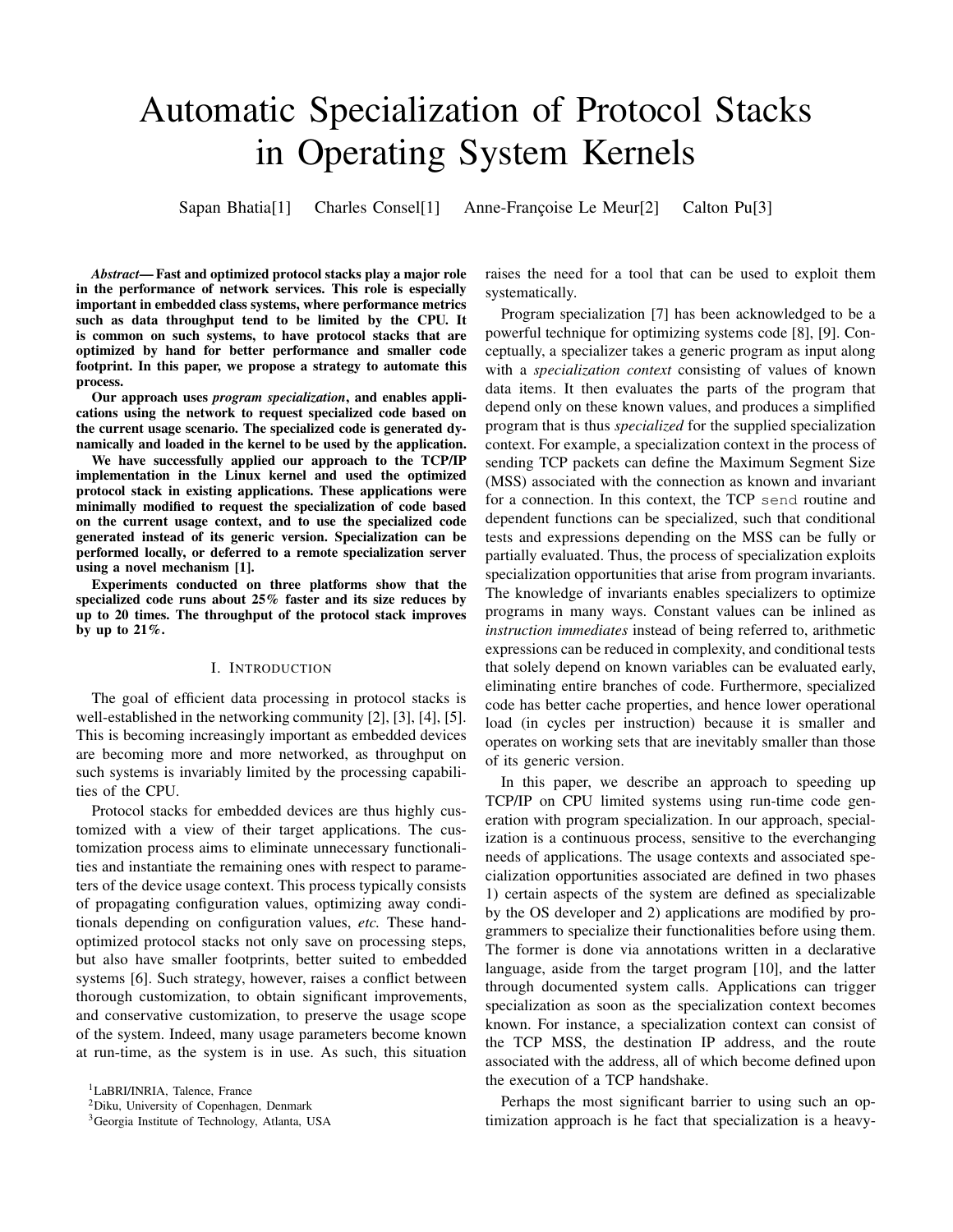weight process, and can be expected to undermine the gains of using specialized code. Break-even points for the simplest specializations running on an embedded system would require applications to use specialized code for unreasonably long periods of time. We address this problem by allowing the activity of specialization to be deferred to a more powerful specialization server. Concretely, the specialization client conveys the specialization context with some key run-time state to the specialization server, and the specialization server specializes the code and returns it to the client. Our experiments show that issuing a specialization request and uploading the specialized module do not require much bandwidth in practice, in order for specialization to be effective. Furthermore, deferring specialization to a remote server obviates the need to store generic versions of code on the embedded device, as the pertinent specialized versions can be downloaded on demand. Indeed, the most ostensible improvement observed in our experiments are in code size.

The TCP/IP stack we have used in our proof-of-concept implementation and experiments is that of the Linux kernel. We have validated our effort with experiments on three platforms: a Pentium III (600MHz), an ARM SA1100 (200MHz) on a COMPAQ iPAQ, and a 486 (40MHz). Experiments conducted using this setup have shown that there is a notable code speedup, and a drastic reduction in code size. In the case of the UDP protocol, the size of the specialized code once compiled is only about 5% of the generic compiled code. For TCP, this ratio is less than 3%. The execution time of the code in the case of UDP decreases by about 26% on a Pentium III (700MHz) and the local throughput of 1Kb packets increases by about 13%. For a favorable packet size of 64b, this improvement is about 16%. On a 486, the increase in throughput for 1Kb packets is about 27%. For TCP, the throughput increases by about 10% on the Pentium III and about 23% on the 486. On an iPAQ running an SA1100 processor at 200MHz, we observe an improvement of about 18% in the throughput of 1Kb packets for UDP.

The rest of the paper is organized as follows. Section II first identifies the different specialization opportunities that exist in the implementation of a typical UNIX protocol stack and then describes under which assumptions these optimizations can be safely performed. Section III explains how the specialization process is concretely integrated and automatically enabled. Section IV describes and analyzes the performance measurements obtained while performing various experiments. Section V presents some related work, and finally Section VI concludes.

#### II. SPECIALIZATION OF PROTOCOL STACKS: CONCEPT AND MECHANISM

The key observation that makes a protocol stack amenable to program specialization is of its mode of usage. An application that needs to exchange data over the network must create a channel (a socket) and configure it at various stages of the communication for certain properties, such as protocol versions to use, the time-to-live of packets, connection timeouts *etc.* Setting such properties causes the socket to be bound with specific functionalities, which are invoked in the process of sending and receiving data. The values of properties are usually application dependent. For example, conventionally, an HTTP server that needs to maximize its throughput is likely to use non-blocking asynchronous communication. In constrast, a server that needs to minimize request latency might use blocking synchronous communication. Similarly, applications that transfer data in bulk would favor the use of large local buffers, while an application transferring data in small transactions would try to minimise connection lifetimes.

Such sensibilities, although well defined in the process of application development, become known to the OS kernel (*i.e.*, the protocol stack) only once the application is deployed.

Using program specialization, we use these properties as *program invariants*, and use the process of configuration of properties to dynamically generate specialized code. The scope of the invariance is determined systematically at the time the OS kernel is built. The kernel is extended with routines to invalidate code or take a different course of action, if the value of a supposed invariant changes.

Central to this process of specialization, are the invariants and the specialization opportunities they entail.

#### *A. Specialization opportunities*

To ensure that none of these opportunities are based on specific aspects of the Linux implementation, and can be thus generalized, we have also cross-compared the Linux code to the FreeBSD code, and considered only opportunities that exist in both code bases.

*1) Sockets, UDP and IP:* We now describe the chief categories of specialization opportunities, illustrated with representative examples.

**Eliminating lookups.** To be abstracted as files, sockets are implemented as entries in a special file system, and accessed through accessor functions that perform lookups and translations from one level to the other. Other than an added layer of indirection, using these cross-module functions also tends to impair caches.

The code fragment below shows the implementation of the sendto system call, which begins by using the sockfd lookup function to fetch the pertinent socket structure from the *inode* corresponding to the file descriptor.

```
asmlinkage long sys_sendto(int fd, void * buff,
         size_t len, unsigned flags,
         struct sockaddr *addr, int addr len) {
    ...
    sock = sockfd lookup(fd, &err);
}
```
Since the binding between a socket descriptor and the socket structure does not change once the socket has been created, the code can be specialized so that the socket structure and its fields are inlined. Besides, since these field values are now explicit, further optimizations can be performed. Thus, the reference to the target socket structure is defined as invariant, and is retrieved once and for all at specialization time.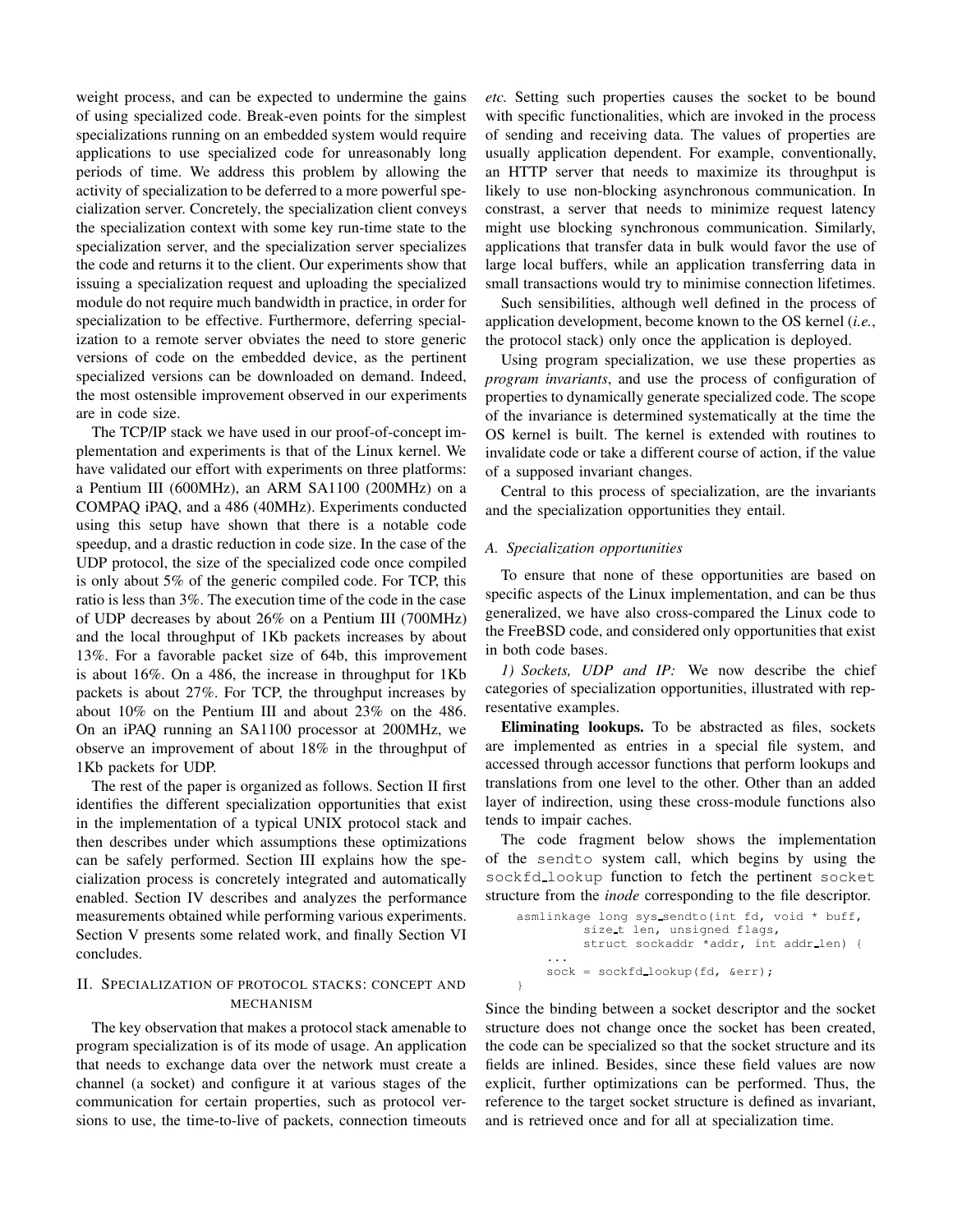**Eliminating interpretation of options.** Execution paths for sending and receiving packets are highly branched with the interpretation of several levels of options. Some such attributes, as illustrated by the following excerpt, inform whether the session is blocking (O NONBLOCK), whether the message is being sent to probe the MTU (msg controllen), whether the address is unicast or multicast (MULTICAST), *etc.*

```
if (MULTICAST(daddr))
...
if (sock->file->f flags & O NONBLOCK)
...
if (msg->msg controllen)
...
```
When socket attributes are invariant, the computations that depend on them can be performed once and for all at specialization time, instead of being repeatedly performed at run time, and straight-lined specialized code be generated.

**Eliminating routing decisions.** The route associated with the destination address of a packet is validated when the packet headers are constructed. This is to cope with situations in which the route changes during a transmission session. The occurrence of such an event is, however, extremely unlikely and can be neglected for most applications. These occurences are guarded against, as discussed in Section II-B. Thus, we can freeze the route, or more precisely, use the destination cache, without validating it for every packet. The destination cache is used to speed up the dispatch of fully formed IP datagrams. This circumvents the code that checks whether the route is obsolete, and allows us to inline in the code attributes associated with the destination, such as the destination IP address, the output interface, the destination port, *etc.*

**Optimizing buffer allocation.** Depending on the chosen buffer management strategy (linear socket buffers versus small fixed sized buffers, scatter-gather I/O versus versus block copies), memory is allocated at various points during the processing of a packet. Although the allocation and initialization of socket buffers tend to be cached in kernel caches (*e.g.,* the slab cache [11]), large bursts of data, and low memory situations can cause buffer allocation to go through the full length of the Virtual Memory subsystem (in Linux, through the slab allocator, the buddy allocator, the zone allocator and page allocation routines). We profiled the Linux kernel with an in-kernel web server subject to heavy load with 100 concurrent connections at a time, and found that some of the most called and most loaded functions deal with memory management, as shown in Figure 1.

Memory management routines are also amenable to specialization. Calls to generic allocation routines (to allocate a socket buffer, for instance) can be specialized to produce routines that simply allocate a physical page and return.

Furthermore, we also found it useful to add a socket option for an application to be able to commit that it will be sending data in fixed Application Data Units (ADUs). In this way, for many workloads, several conditions and predicates based on the size of the allocated buffer can be reduced. For example, in the second half of the excerpt below, the variable dlen, which is a sum of the buffer size and some constant header sizes,

| No. of calls | <b>Function name</b>  | Average load |  |
|--------------|-----------------------|--------------|--|
| 61367        | total                 | 0.0219       |  |
| 630          | tcp v4 rcv            | 0.3485       |  |
| 338          | alloc_skb             | 1.4083       |  |
| 268          | schedule              | 0.2018       |  |
| 242          | ip rcv                | 0.2224       |  |
| 234          | kmem_cache_alloc      | 2.0893       |  |
| 226          | tcp_rcv_state_process | 0.0948       |  |
| 211          | sock wfree            | 2.6375       |  |
| 201          | parse http message    | 0.0257       |  |
| 181          | tcp_send_fin          | 0.2514       |  |
| 156          | ip route input        | 0.4239       |  |
| 156          | might sleep           | 0.8864       |  |
| 155          | tcp write xmit        | 0.2018       |  |
| 150          | tcp_parse_options     | 0.2679       |  |
| 142          | kmem cache free       | 1.7750       |  |
| 142          | kfree                 | 1.2679       |  |
| 141          | number                | 0.1798       |  |
| 140          | skb_release_data      | 0.5469       |  |
| 137          | _kfree_skb            | 0.5352       |  |
|              |                       |              |  |

Fig. 1. Profile of an in-kernel web server subject to a continuous load of 100 concurrent requests.

becomes invariant. The specializer can calculate npages and subsequently cause the following for-loop to unroll.

```
/* Check if function can block*/
if (in interrupt() && (gfp mask & GFP WAIT)) {
    static int count = 0;
    if (++count < 5) { ... }
    gfp mask &= ˜GFP WAIT;
    ...
    npages = (dlen + (PAGE SIZE- 1))
                    >> PAGE SHIFT;
    skb->truesize += dlen;
    ((struct skb sharedinfo *)
            skb->end)->nr frags = npages;
    for (i = 0; i < npages; i++) { ... }
```
*2) TCP:* As one can imagine, considering the richness and variations possible in the TCP protocol, there can be several situations in which its complexity can be reduced. It often happens that the characteristics of the data transfer process are predictable, and can be exploited to specialize the TCP layer. We have listed opportunities for such specialization below. All the opportunities previously discussed in the context of sockets, UDP and IP apply to TCP as well.

The tcp send routine, which is the entry point into the TCP layer for sending a packet, begins by determining whether the buffer being transmitted can be accommodated into the last unsent TCP segment. This process, called TCP coalescing reduces the number of small packets transmitted, and thus the header overhead as well.

```
if (tp->send head == NULL ||
(copy = MSS now - last skb len) <= 0) {
    if (!tcp memory free(sk))
        goto wait for sndbuf;
    skb = tcp alloc pskb(sk,
      select_size(sk, tp), 0, sk->allocation);
```
We specialize this code by assuming that the Maximum Segment Size (MSS) associated with the connection is invariant over a TCP connection (as is usually the case), causing all associated conditionals to be elided, and constants inlined.

Interestingly, if an application commits the size of the ADU to be a multiple of the MSS (using a socket option, as mentioned in the UDP case), TCP coalescing is ruled out, as every segment sent out is MSS-sized; in the code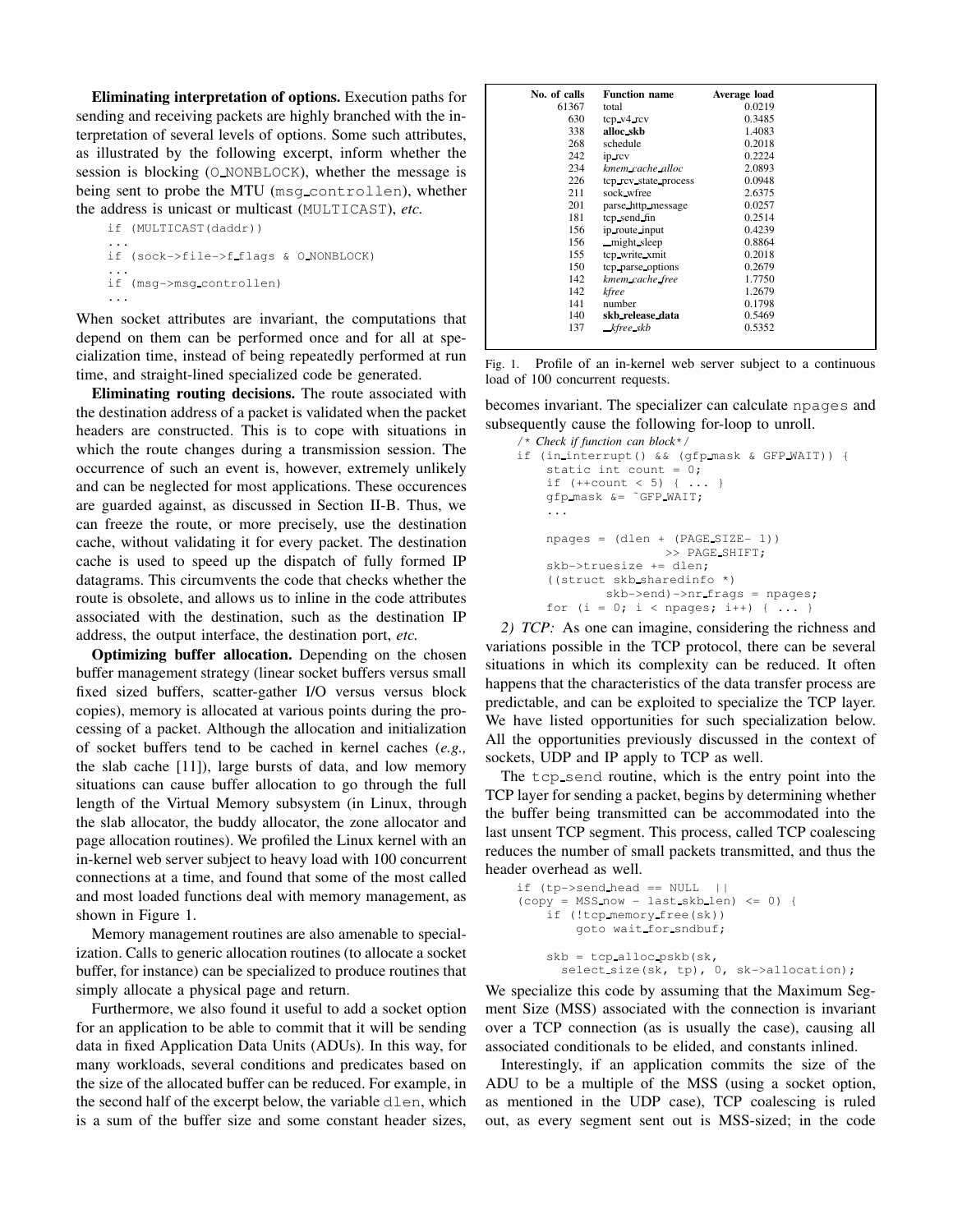above, MSS now - last skb len becomes zero. This information is used to unroll the main loop (illustrated by the sugared block of code below) which fragments the ADU into multiple segments, if it is larger than the MSS, after filling the previous buffer's allocated space completely. The MSS for a connection is determined when a connection is established, and does not change unless the Path MTU (PMTU) for the current route changes. This situation is the condition used to *guard* the invariant, as discussed in detail in Section III. Assuming a constant MSS also enables us to specialize out Nagle's algorithm [12], since there are never small packets in flight.

As a side benefit, having an ADU size smaller than the MSS is beneficial to the receiver, since it saves it from having to gather ADUs fragmented into multiple TCP segments, as shown by the following code:

```
/* While some data remains to be sent*/
while (seglen > 0)
{
/* Calculate bytes to push into previous skb*/
    copy = MSS now - last skb len;
/* Is there enough space in the previous skb?*/
    if (copy > 0) {
         if (copy < seglen)
             copy = seglen;push into previous(copy);
     }
    else {
         copy = min(seglen, MSS now);
         push into current(copy);
     }
    seglen -= copy;
}
```
There are also several variables in the congestion control algorithms that can be used for specialization. For example, the Selective Acknowledgments (SACK) option [13] is useful in situations where multiple segments are lost in one window. An application functioning in a high-speed, uncongested local area network may wish to specialize this away.

Most congestion control features that are not mandatory correspond to system-wide variables (sys\_ctls) that can be used to disable these features for the entire system. With specialization, we make these variables a part of the specialization context and set them on a per-process basis. Furthermore, since these are known at specialization time, we can use their values to specialize code that depends on them. In our experiments, we have not used specialization to disable congestion control altogether. We specialize out only those congestion control mechanisms that become unnecessary as a result of assumed invariants.

Although the specialization opportunities in TCP outnumber those in the rest of the network stack code, there are many features that are seemingly unspecializable, and have been left out. Some of these opportunities are unexploited because the associated invariants are too complex to be handled by specialization. These invariants include algorithms with fixed behaviour, that are invoked on comparing complex variables such as the congestion window, the number of unacknowledged segments, *etc.*

*3) Cross-comparing with FreeBSD:* As mentioned earlier, the specialization opportunities exploited in this project occur across UNIX systems. This is confirmed by an analysis of the FreeBSD-5.1 sources. We find that the opportunities listed in the Linux Sockets/UDP/IP layers exist in FreeBSD as well. Every time the send routine is invoked, a lookup is done to retrieve the socket structure:

```
mtx lock(&Giant);
if ((error = fgetsock(td, s, \&so, NULL)) != 0)
    goto bad2;
```
The code is highly branched with options being interpreted,

```
dontroute = (flags & MSG DONTROUTE)
      && (so->so options & SO DONTROUTE) == 0
      && (so->so proto->pr flags & PR ATOMIC);
if (control)
    clen = control->m len;
```
Unlike Linux, which uses linear socket buffers, BSD uses chains of small fixed-size mbuf structures for its network buffers. Apart from the small fixed-sized region (typically 112 bytes) available in the mbuf, data can be stored in a separate memory area, managed using a private page map and maintained by the mbuf utilities. Due to its complexity, there are far more opportunities for specialization in the allocation system used by BSD than there is in the linear sk\_buffs in Linux. Supposedly, a key reason to use mbuf structures in BSD is the fact that memory was far more expensive at the time it was designed. BSD copes with this design by using clusters to get as close to linear-buffer behavior as possible. This behavior is invariant at run time, and thus can be specialized.

Figure 2 contains a fragment of the fast-path of the UDP send operation. All the conditionals that depend on invariants are printed in boldface. As can be observed, this code will be drastically pruned by specialization.

The routing decisions in the IP layer (the ip output function) closely resemble the ones in Linux and offer the same specialization opportunities. The assumptions made in TCP are all protocol centric and we do not depend on any Linux specificity, such as its formulation of segments in flight or RTO calculation algorithm. Specifying the ADU size explicitly, freezing the MSS (it is calculated based on the PMTU, like in Linux), avoiding the Silly-Window-Syndrome algorithm and the explicit specialization-time removal of optional features such as ECN and SACK are available in FreeBSD as well.

#### *B. Code guards*

Should at any time, an invariant used for specialization cease to be valid, the corresponding optimized code would be invalid as well. Although most events that cause this to happen are highly improbable, they are nevertheless possible, and one needs to ensure that on their occurrence, the system is returned to a consistent state. To do so we use *code guards* [8]. The dynamics of establishing guards and the process of code replugging were first described by Pu *et al.* [8]. Although we have not used a tool that lists out all the possible sites where invariant variables can be modified in a fool-proof way, as they did, instead we have used the LXR source crossreferencing system. Linux arbitrates access to shared variables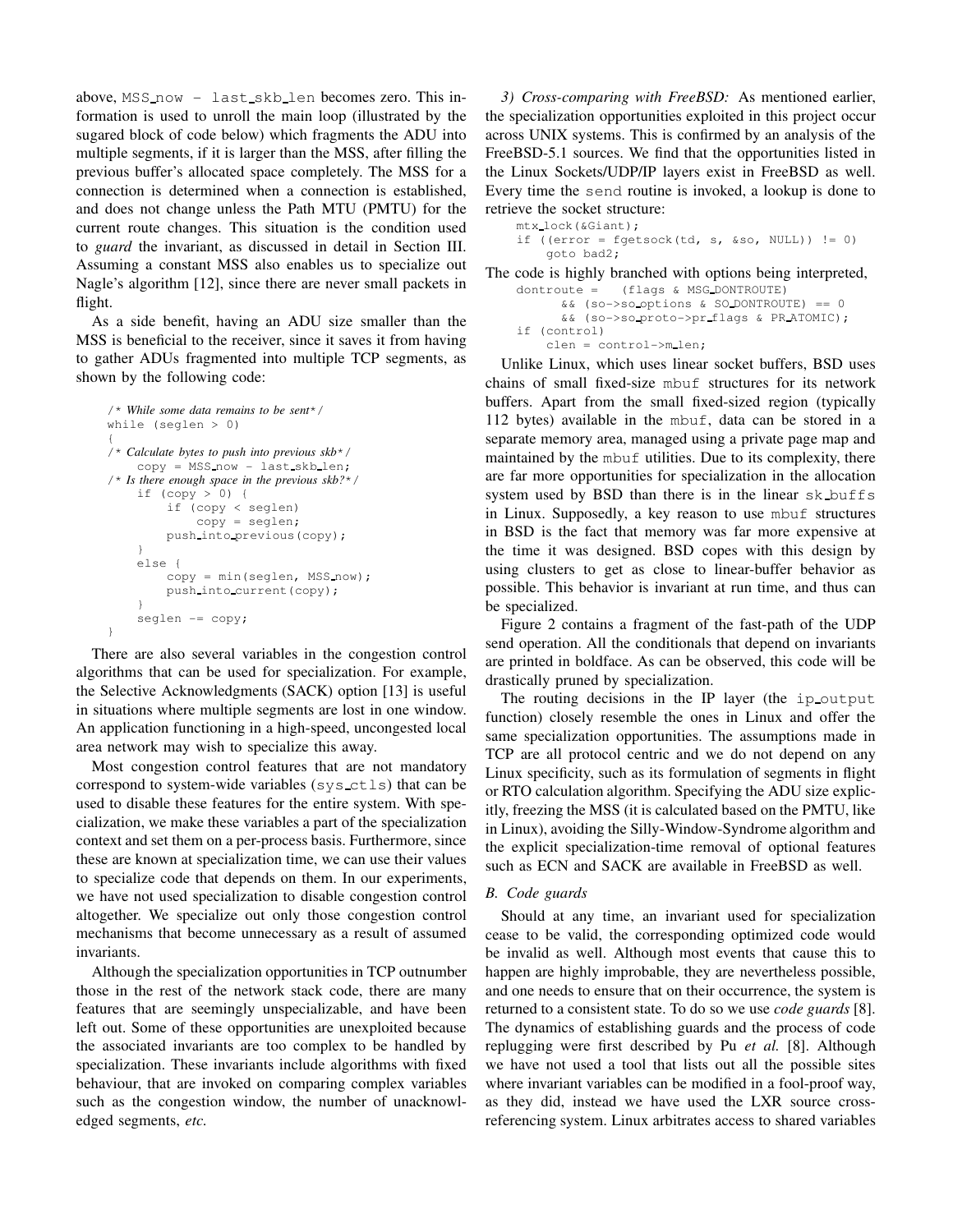

Fig. 2. Fast-path of the UDP send operation in BSD

in a systematic way, using accessor functions, macros, *etc.*, uniformly throughout the kernel.

Events that can violate invariants can be classified into two categories: *application-triggered events* and *environmenttriggered events.* An application triggered event is caused when an application invokes a routine that explicitly violates an invariant. It is relatively easy to guard against such events, since the guards can be established at the source, *i.e.,* at the entry points of such routines. Environment-triggered events on the other hand, are caused by side-effects on the state of the system. These events are more difficult to guard against. We have used the LXR tool to enumerate such events. We handle them as follows.

*Application-triggered violations.*

- When an attempt is made to modify certain socket options during a session, a guard is made to reject the operation. This is achieved by routing the setsockopt system call to an entry in the local system call table of the process (see Section III), which identically fails.
- Recall that the size of the buffer used in the send system call can be asserted invariant. This assumption is guarded similarly in the local process' version of the send system call, where it is checked against the expected length of the buffer. This expected length is specified by the application as a new socket option (SO ADU).

#### *Environment-triggered violations.*

• When a socket is closed during the transmission of a

packet, the specialized code is immediately invalidated, as it is based on a frozen socket structure which has ceased to exist. Closing a socket results in the closing of the associated file descriptor in the filp close routine. The strategy used to recover from such a situation is as follows. The filp close routine is made to acquire a semaphore associated with the instance of the specialized code that is being affected. When the specialized code is deployed at the time of specialization, it is protected by this semaphore at the boundaries. This strategy may admittedly increase the latency of the close operation in case it is invoked during the execution of the specialized code, but since the increase is limited by the time taken for one execution of the code path, and the situation is highly improbable, it is neglected. The use of synchronization primitives in code guards was first proposed by Pu *et al.* [8].

- When the route associated with a destination address changes during a session, we once again prevent the execution of the code using the route by acquiring a semaphore. In such a situation, there can be two possible courses of action. The first consists of stopping the execution of the old code, re-specializing the code according to the new route and then resuming the execution. This approach, however, is infeasible because it would stall the operation in progress for an extended length of time. We instead choose the second strategy, and reinforce the assumption by offsetting the behavior of the code. That is, instead of changing the code to make it correct, we offset the system to achieve the same result. Concretely, a Network Address Translation (NAT) rule is installed as a reinforcement to ensure delivery to the correct physical destination. Using one or the other option, and how the rule is put into effect could be a policy left to the system administrator
- Every time an acknowledgment is received by the TCP sender, the MSS is recalculated. If the result differs from the value we have assumed, we use a reinforcement based on a packet mangling rule.

#### III. ENABLING THE SPECIALIZATION

Before discussing the implementation of the specialization infrastructure, *i.e.*, the machinery that actually generates specialized code and loads it in the kernel of the target machine, we will describe a typical scenario to acquaint the reader with how our approach works in practice.

*1) A scenario:* Our specialization architecture allows specialized versions of code to be requested for a fixed set of system calls, defined at the time the OS is compiled. To simplify discussion, we will focus on the send system call, which is the most common function used to submit data to the protocol stack.

Specialization of the send system call is requested through the corresponding entry in the global specialization interface. This entry, do customize send, corresponds to a macro function that expands into a unique system call, common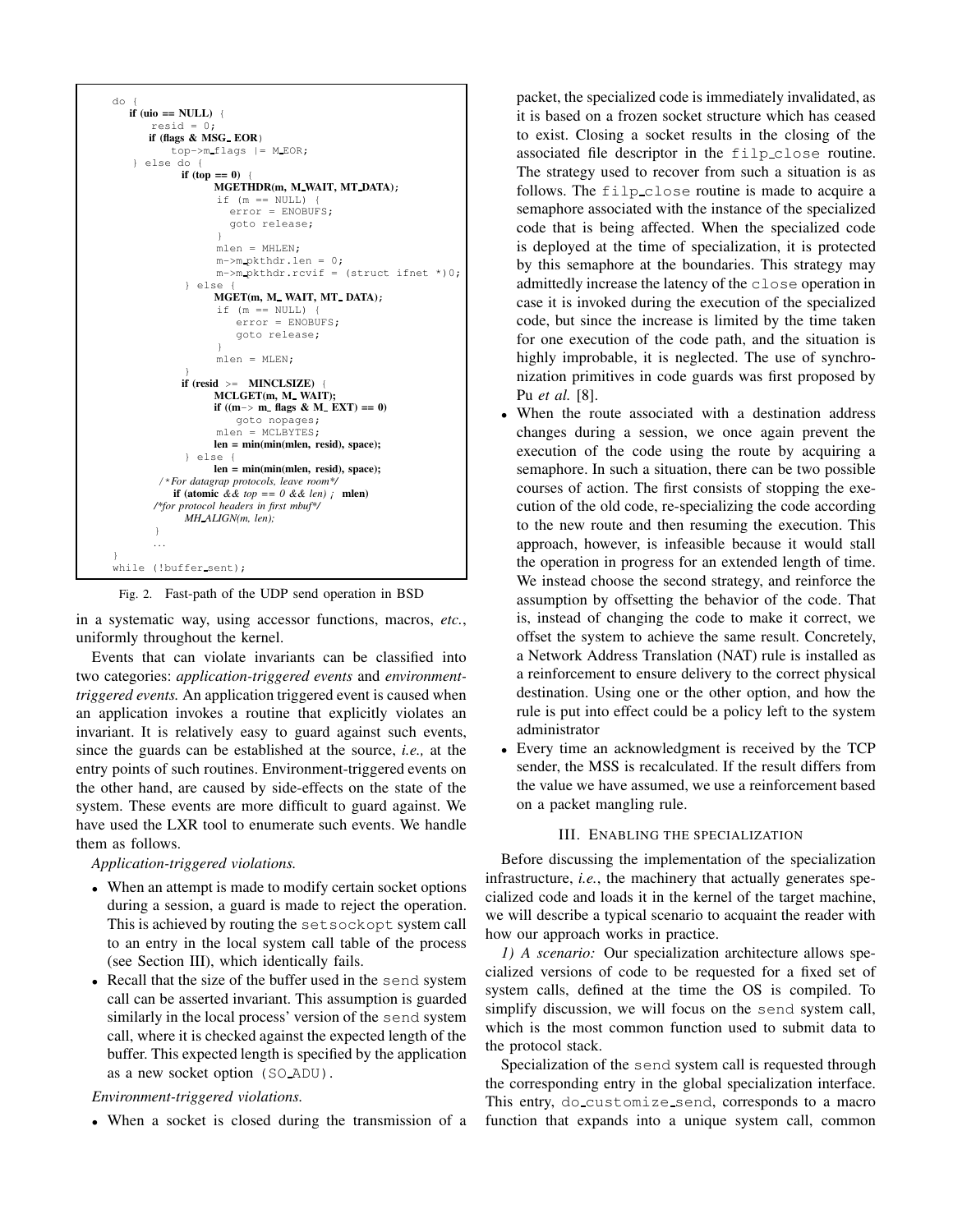

Fig. 3. Specialization declarations

to the entire interface. This is invoked as early as the specialization context becomes known, with the values forming the specialization context, such as the socket descriptor, the destination address, the protocol to use, *etc*. This invocation returns a token, which is used by the application to refer to the version of the system call, specialized for the specific context. Defining a new token to multiplex operation instead of the socket descriptor allows for multiple versions of the send system call to be used with the same socket descriptor.

Invoking the specialized version of the system call is done via customized send, which takes three arguments less than the former, as they have been inlined into the specialized code. However, it takes one additional argument, namely the token.

#### *A. Describing the specialization opportunities to the specializer*

The program specializer we used in this project is the Tempo C Specializer [14]. Tempo provides a declaration language that allows one to describe the desired specialization by specifying both the code fragments to specialize and the invariants to consider [10]. Concretely, this amounts to copying the C declarations in a separate file and decorating the types of each parameter with S if the parameter is an invariant and D otherwise. An example of the declarations we have written for the Linux protocol stack is shown in Figure 3. These declarations specify that the function sock alloc send pskb has to be specialized for a context where the parameters header len, data len, noblock are invariant. Furthermore, the pointer sk is also an invariant and points to a socket data structure that exhibits invariant fields, as specified by Spec sock which is not shown. These declarations enable Tempo to appropriately analyze the code. Once the analysis is done, the specialization may be performed as soon as the specialization context (*i.e.*, the values of the invariants) is made available.

#### *B. Specialization process: Local or Remote?*

The most important issue to address when specializing code for CPU limited systems is where to execute the process of specialization, as it can be expected to consume a lot of resources.

We have implemented two versions of our specialization infrastructure, one of which loads and executes the program specializer, and the compiler to compile the generated code, locally. The other version, described in detail in another publication [1] requests specialized code to be generated by sending the specialization context used and downloading the specialized code generated. This is the approach of choice for embedded network systems. In the following subsections, we give a short description of both approaches.

#### *C. Specializing locally*

Specializing locally may be desirable in cases when a reasonably powerful server needs to maximize its efficiency transferring over a high speed link, such as 1 or 10 Gigabit.

The most important implementation issue here is making the specialization context, consisting of invariant properties, available to the specializer. This is significant as these values are available in the address space of the kernel, and cannot be accessed by the program specializer, which runs in user address space.

In the local case, we solve this problem by running the specializer as a privileged process and giving it direct access to kernel memory. The technique used to accomplish this is described in detail by Toshiuki [15].

#### *D. Specializing remotely*

Being able to specialize remotely is crucial for low-end systems such as PDAs, as running specialization on them would consume scarce memory and storage resources as well as take a long time to complete. In remote customization, the OS kernel on the target device for which the specialized code is needed packages the specialization context and key runtime information and sends them to a remote specialization server. The context and run-time information are used to emulate the device run-time environment on the server, and the specializer is run to use this environment in part to generate the specialized code. The specialized code is finally sent to the device.

#### IV. EXPERIMENTAL PERFORMANCE EVALUATION AND ANALYSIS

In this section, we present the results of a series of experiments conducted to evaluate the impact of specialization on protocol stacks in OS kernels. Our setup consisted of three target devices: a Pentium III (PIII, 700MHz, 128MB RAM), a 486 (40MHz, 32MB RAM) and an iPAQ with an ARM SA1100 (200MHz, 32MB RAM). We evaluated the performance of specialized code produced using our architecture for each of these individually.

Specialization was performed remotely [1] for all three architectures, on a fast server and over a  $10Mbps<sup>1</sup>$  wireless LAN. We used version 2.4.20 of the Linux kernel for our implementation and all our experiments.

We first describe the experiments conducted, then present the results and finally characterize them and conclude.

<sup>&</sup>lt;sup>1</sup>Note: this was used by the specialization extensions to procure specialized code, and not by the application to transfer data.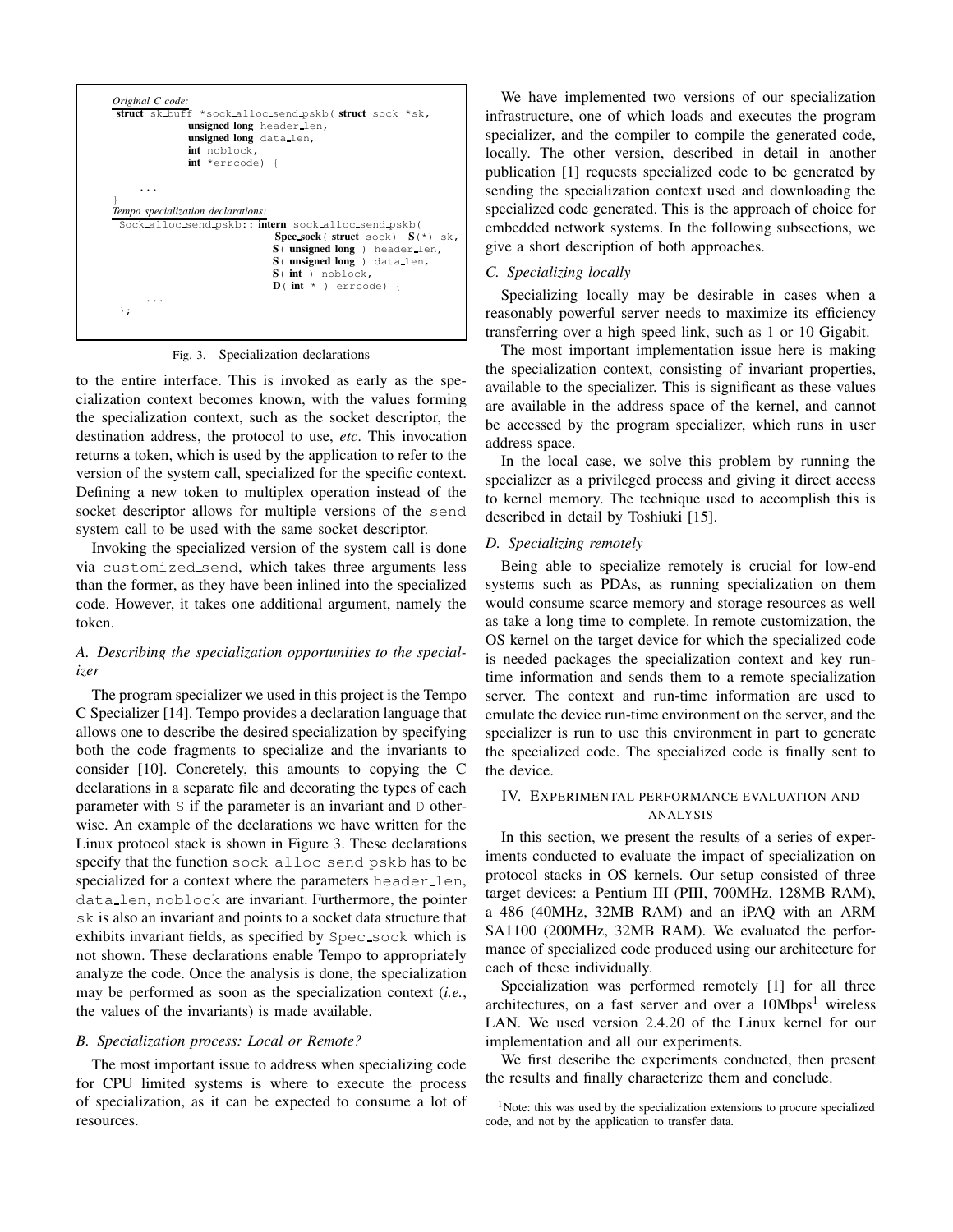#### *A. Experiments*

The experiments conducted compare the performance of the original TCP/IP stack to that of the specialized code produced for performing basic data transfer over the network. The measurements were carried out in two stages:

- Measuring code speedup. We sent a burst of UDP packets and record the number of CPU cycles taken by the pertinent code (*i.e.,* the socket, UDP and IP layers) in the unspecialized and specialized versions. These measurements were performed in-kernel.
- Measuring throughput improvement. The *Netperf benchmark suite* [16] was used to find the impact of specialization on the actual data throughput of the TCP/IP stack. The results shown compare the throughput measured by the original implementation of Netperf using the un-specialized stack, to a modified version using the specialized code produced by the specialization engine. The latter was modified to use the specialization interface. This measure also gives an indication of how much CPU resource is freed up, as the additional CPU cycles now available may be used for activities other than data transmission.

Along with the results of these experiments, we also present the associated overheads in performing specialization.

#### *B. Size and performance of specialized code*

Figure 4(a) compares the number of CPU cycles consumed by the Socket, UDP and IP layers before and after specialization. We find that there is an improvement of about 25% in the speed of the code. It should be noted that this value is not affected by other kernel threads running on the system, as the kernel we have used is non-preemptable.

Figure 4(b) compares the size of the specialized code produced, to the size of the original code. The original code corresponds to both the main and auxiliary functionalities required to implement the protocol stack. The specialized code is a pruned and optimized version of the original code for a given specialization context. As can be noticed, the specialized code can be up to 20 times smaller than the original code.

Figures 5(a) and 5(b) show a comparison between the throughput of the Socket, UDP and IP layers before and after specialization, measured by the UDP stream test of Netperf on the PIII. Figure 5(c) shows the same comparison for the 486 and the iPAQ respectively.

On the PIII, for a favorable packet size of 64b, the improvement in throughput is found to be about 16%, and for a more realistic size of 1Kb, it is about 13%. On the 486, the improvement for 1Kb packets is about 27%. For the iPAQ, again with 1Kb packets, the improvement is about 18%.

Figures 5(d) and 5(e) show a comparison between the throughput of the Socket, TCP and IP layers before and after specialization, measured by the TCP stream test of Netperf on the PIII, 486 and iPAQ. Corresponding to a TCP Maximum Segment Size of 1448 bytes, there is an improvement of about 10% on the PIII, 23% on the 486 and 13% on the iPAQ.

Finally, Figure 4(c) shows the overhead of performing specialization with the current version of our specialization engine, in the setup described earlier. It should be noted that the current version of our specialization engine is assembled from components that are implemented as separate programs, running as independent processes. Also, they are reloaded into memory every time specialization is performed. We are working on merging these components, in particular the specializer and compiler and on making the specialization engine a constantly running process. We expect these changes and other optimizations, such as using pre-compiled headers, to improve the performance of the specialization engine dramatically. Indeed, the overhead is presently dominated by these factors.

#### V. RELATED WORK

Optimizing protocol stacks has been a consistent area of research in network systems. Protocol stacks have been optimized using various approaches over the past two decades. And even today, work continues on flexible OS architectures that facilitate fast networking. We see our work as fitting in the broad scope of these efforts, with a specific motivation to automate optimization for embedded network systems.

Mosberger *et. al* [17] list some useful techniques for optimizing protocol stacks. Our approach captures most of the optimizations described in this work. *Path-inlining* comes for free, as the specialization context directly identifies the fast path associated with operations, bringing all code that goes into it together. Function *outlining* works in the same way, as unneeded functions are specialized away from the code used. Function *cloning* can happen when a function is fully static and determined at specialization time.

X-kernel [18] is an object-based framework for implementing network protocols. With the help of well-documented interfaces, it enables developers to implement protocols and create packet processing chains rapidly. Run-time code generation has been known to yield impressive performance gains in prior works such as DPF [2] and Synthesis [19]. Synthesis also used aggressive inlining to flatten and optimize protocol stacks. Plexus [20] allows the creation of application specific protocols in a type-safe language, which can be dynamically inserted into kernels. Prolac [21] is a statically-typed, objectoriented language to implement network protocols that deviated from theoretical models for protocol definition and focused on readability and ease of implementation. These efforts, however, are orthogonal to our work as our aim is to reuse existing protocol stack implementations in an efficient way, as opposed to encoding new ones. It uses the leverage of evolved OS code and optimizes it in a way that entails negligible modifications in itself and minimal modifications in applications that utilize it.

#### VI. CONCLUSION AND FUTURE WORK

In this paper, we have described an approach to combining the leverage of a generic protocol stack, with the footprint and performance advantages of a customized one. To achieve this combination, we use automatic program specialization.